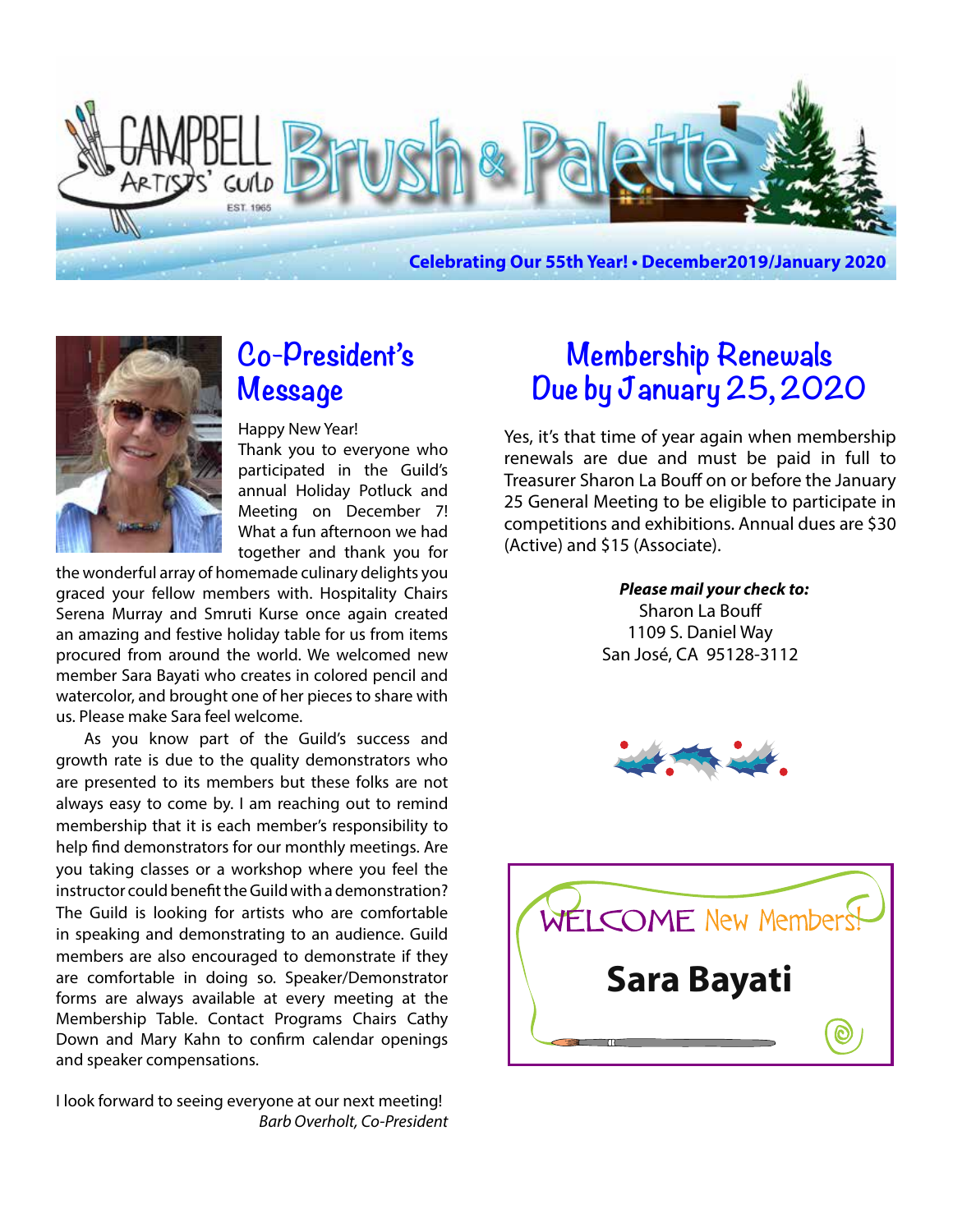# **FINAL Competitions for 2019 • Artist-of-the-Month**

Thanks to our talented members who participated in our final Artist-of-the-Month competition in December and congratulations to the winners. The first place ribbon recipient is eligible to enter into the Blue Ribbon Gallery in February of 2020.



*First Place* Faranik Sinai *"*Jasmin" • Pastel



*Second Place* Marlene McCullough *"*Blooming" • Acrylic

# **Blue Ribbon Gallery**



*Third Place* Dave Eisbach "Werner Kapella" • Acrylic



*Robert Kambak "*Avalon Houses" • Mixed Media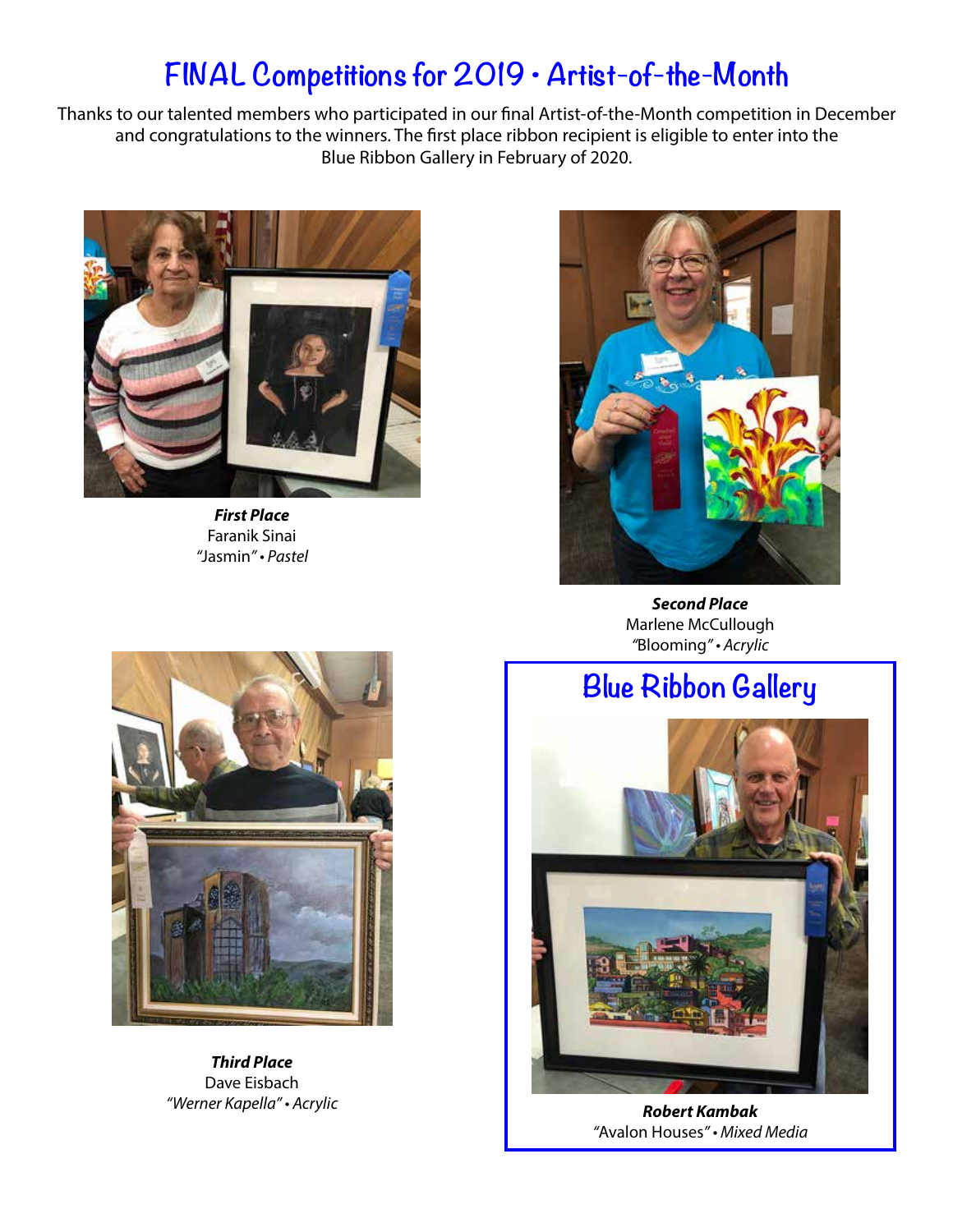# **2020 Calendar of Events**

## **Meeting facility will open at 12:30 p.m.**

Submit art for competitions: **12:30–12:45 p.m**.

Register your art directly with Awards Chair Robert Kambak at the speaker's podium.

**Demonstrators** – All members are requested to do their part in searching for and



obtaining local artists for our monthly meetings that will not only be educational but inspiring! Contact Program Chairs Cathy Down or Mary Kahn to confirm calendar openings and speaker compensations. "Speaker/Demonstrator Engagement" forms are always available at each meeting at the Membership Table.

### **January 25, 2020**

- **Membership Renewals Due**
- 2019 Artist-of-the-Year Competition
- **BEGIN** 2020 Artist-of-the-Month Competition
- • *Demonstrator: Julia Munger Seelos, http://juliaseelosgallery.com/*

### **February 22**

- **BEGIN** 2020 Blue Ribbon Gallery Competition
- Artist-of-the-Month Competition continues
- • *Demonstrator: Guild Member Elton Glover will demo Acrylic Liquid Pour*

### **March 28**

- Competitions continue
- **BEGIN ART SHOW Registration** Must be paid and registered to enter **Postcard Competition in April**
- **Demonstrator***: Guild Members Diann Klink will demo Abstract Techniques*

### **April 25**

- Competitions continue
- **ART SHOW:** Register and pay
- Art Show Postcard Competition (*proviso*: must be registered and paid in art show)
- *Demonstrator: Pat Jimenez*

### **May 23**

- Competitions continue
- **LAST CHANCE:** 
	- Art Show Registration
- • Art Show Postcard Distribution
- **BEGIN** Host and Food Sign-ups (art show)
- *Demonstrator: Jeff Bramschreiber*

### **June 27**

- • Competitions continue
- **LAST CHANCE:** 
	- Art Show Postcard Distribution
	- Host and Food Sign-ups
	- *Demonstrator***: Linda Curtis Acrylics**

### **July 25 • NO MEETING**

- 11:30 a.m. Art Drop Off at Triton
- **August 1 Art Show Opening Reception**
- **11:30 a.m.** Exhibitors Set Up Reception
- **12:30 3:30 p.m.** *Artists' Reception*

#### **August 11 •** National Night Out at Gallery **August 22**

- • Competitions continue
- 20th Annual Art Show in process
- *Demonstrator:*

**September 5 •** Art Pickup at Triton

### **September 26**

- Competitions continue
- *Demonstrator:*

### **October 24**

- Nomination of Officers for 2021
- Competitions continue
- *Demonstrator:*

**November** – No meeting. Happy Thanksgiving!

### **December 5**

- Election of Officers for 2021
- **Final** 2020 Artist-of-the-Month Competition
- **Final** 2020 Blue Ribbon Gallery Competition
- **Holiday Potluck Party**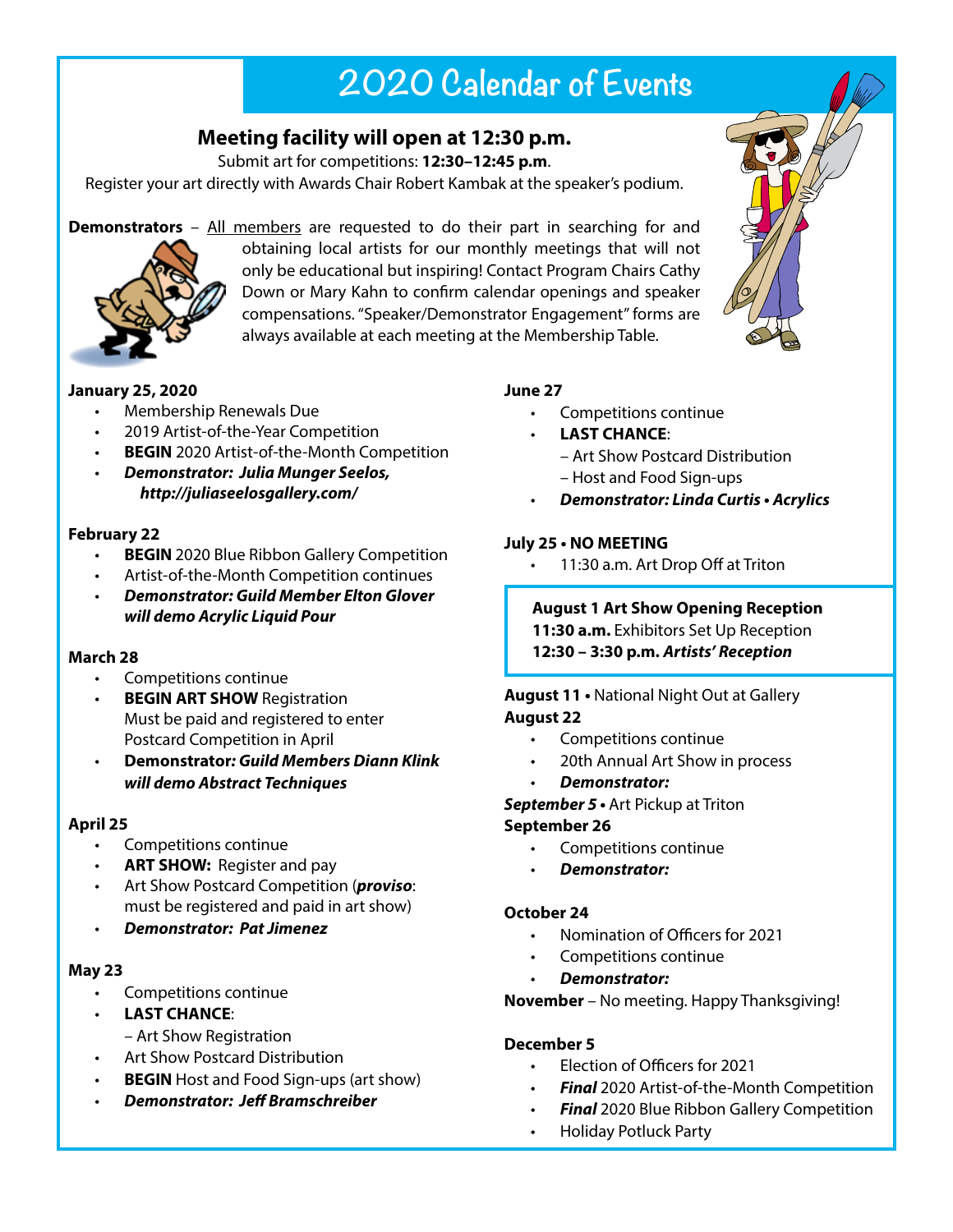# **Festive Holiday Meeting Enjoyed by Members**



*Back Row:* Denis Wik, Smruti Kurse, Susan Hartman, Kristie Rogers, Sharon La Bouff, Serena Murray, Miranda Collet. *Middle Row:* Dave Eisbach, Annie Olander, Mary Kahn, Sara Bayati, Lynn Rogers, Marlene McCullough, Diann Klink, Marlene Bird, Elton Glover, Robert Kambak.

*Front Row:* Faranik Sinai, Dianne Daly, Barb Overholt, Cathy Down, Anna Garcia, Liyuza Eisbach, Alicia Mittelholz.



Guest Miranda Collet shared her latest work of art.